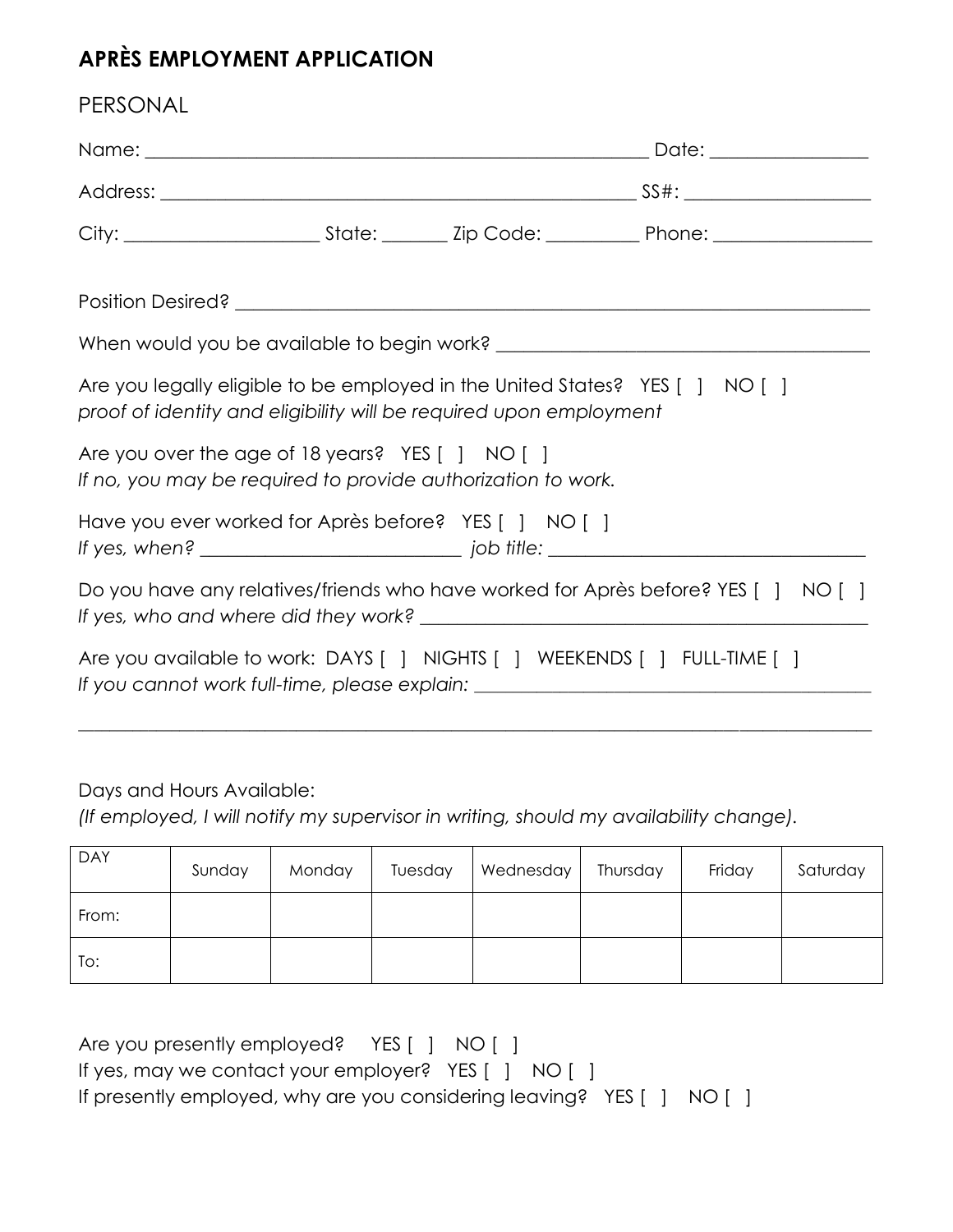## EDUCATION

| SCHOOL   | Name/Location | Course of Study | # of Yrs | Degree Recvd |
|----------|---------------|-----------------|----------|--------------|
| High     |               |                 |          |              |
| School   |               |                 |          |              |
| College  |               |                 |          |              |
| Graduate |               |                 |          |              |
| Work     |               |                 |          |              |
| Other    |               |                 |          |              |

Have you completed any special courses, seminars and/or training that would enable you to perform the position for which you are applying? YES [ ] NO [ ] *If yes, please describe:*

## EMPLOYMENT (*Start with your present or most recent position).*

| Name of Employer                                |                 | <b>Telephone Number</b>   |        |  |
|-------------------------------------------------|-----------------|---------------------------|--------|--|
| Full Address (including city, state & zip code) |                 | Supervisor's Name & Title |        |  |
| DATES EMPLOYED                                  |                 | RATE OF PAY               |        |  |
| From (mo/day/yr):                               | To (mo/day/yr): | Beginning:                | Final: |  |
| Describe the Work Performed                     |                 |                           |        |  |

| Name of Employer                                |                 | <b>Telephone Number</b>   |        |
|-------------------------------------------------|-----------------|---------------------------|--------|
| Full Address (including city, state & zip code) |                 | Supervisor's Name & Title |        |
| <b>DATES EMPLOYED</b>                           |                 | <b>RATE OF PAY</b>        |        |
| From (mo/day/yr):                               | To (mo/day/yr): | Beginning:                | Final: |
| Describe the Work Performed                     |                 |                           |        |
|                                                 |                 |                           |        |
|                                                 |                 |                           |        |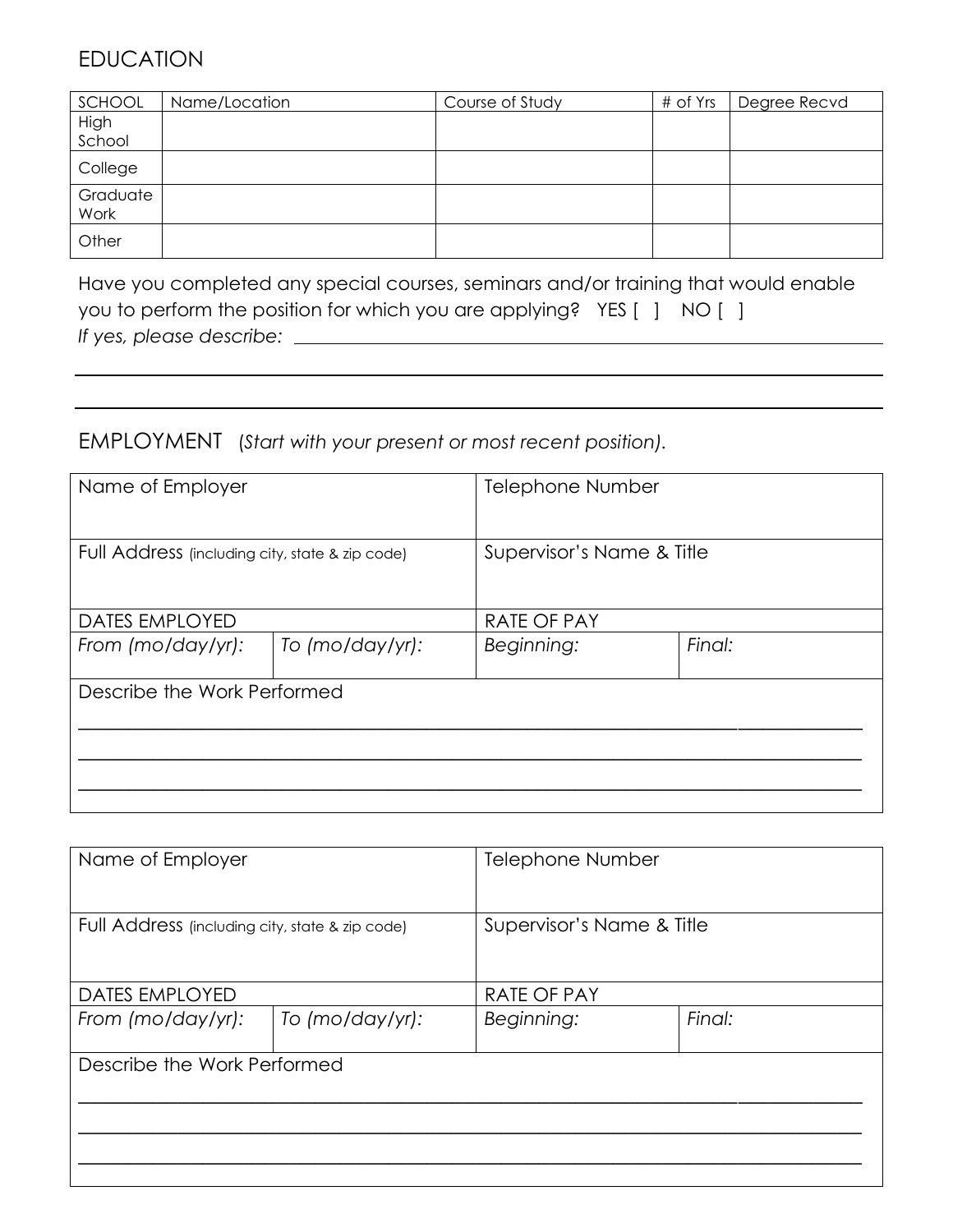| Name of Employer                                |                 | <b>Telephone Number</b>   |        |  |
|-------------------------------------------------|-----------------|---------------------------|--------|--|
| Full Address (including city, state & zip code) |                 | Supervisor's Name & Title |        |  |
| DATES EMPLOYED                                  |                 | <b>RATE OF PAY</b>        |        |  |
| From (mo/day/yr):                               | To (mo/day/yr): |                           | Final: |  |
| Describe the Work Performed                     |                 |                           |        |  |

| Name of Employer                                |  | <b>Telephone Number</b>   |        |  |
|-------------------------------------------------|--|---------------------------|--------|--|
| Full Address (including city, state & zip code) |  | Supervisor's Name & Title |        |  |
| <b>DATES EMPLOYED</b>                           |  | <b>RATE OF PAY</b>        |        |  |
| From (mo/day/yr):<br>To (mo/day/yr):            |  | Beginning:                | Final: |  |
| Describe the Work Performed                     |  |                           |        |  |

*Use an additional sheet of paper if more space is necessary.*

| PERSONAL REFERENCES (Give 3 references, not relatives or employers). |  |  |  |
|----------------------------------------------------------------------|--|--|--|
|----------------------------------------------------------------------|--|--|--|

| $\left( \underline{1} \right)$ | Occupation: ____________________     |  |
|--------------------------------|--------------------------------------|--|
|                                | Phone: ________________              |  |
|                                |                                      |  |
|                                | Occupation: <u>_________________</u> |  |
| (2)                            | Phone: _________________             |  |
|                                |                                      |  |
| (3)                            | Occupation: __________________       |  |
|                                | Phone: ________________              |  |